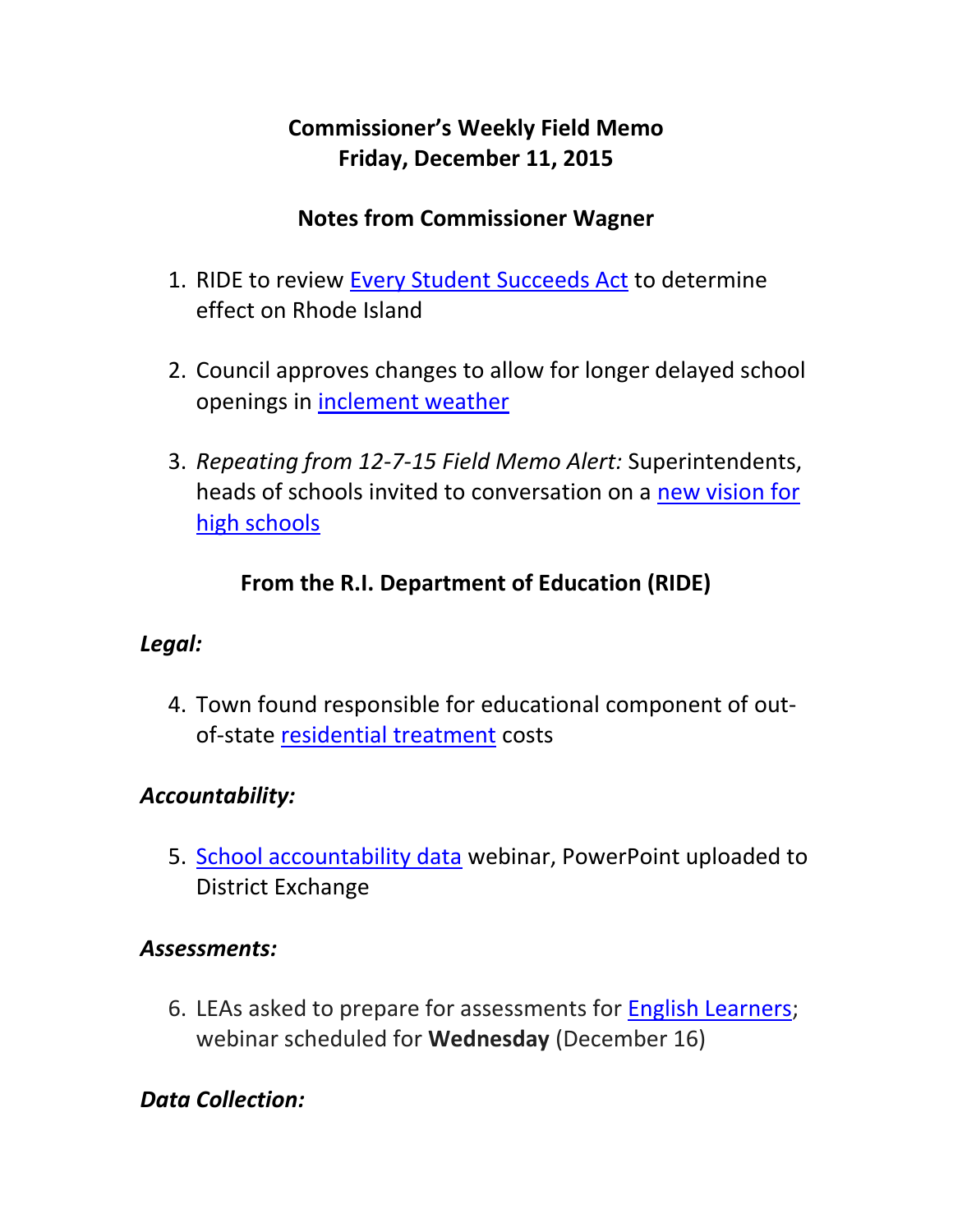- 7. LEAs reminded of [data-security practices,](#page-7-0) need for accurate data
- 8. Reminder: LEAs reminded to identify [online or blended](#page-7-1)  [course](#page-7-1) sections in TCS data collection
- 9. *Reminder:* Several data collections are open or [due this](#page-8-0)  [month](#page-8-0)

#### *Evaluations:*

10. *Reminder*: RIDE to host drop-in sessions to receive feedback on the [performance descriptors](#page-8-1) used in all R.I. teacher-evaluation systems

#### **From the U.S. Department of Education**

- 11. President Obama signs [Every Student Succeeds Act](#page-10-0)
- 12. U.S. Department of Education releases latest [National](#page-12-0)  [Education Technology Plan,](#page-12-0) provides professional learning resources

#### **From other federal agencies**

13. [After-school, out-of-school programs](#page-13-0) eligible for youthprogram awards

#### **From other organizations**

14. Heinemann Publishing seeks applicants for class of [Heinemann Fellows](#page-14-0) to advance teaching profession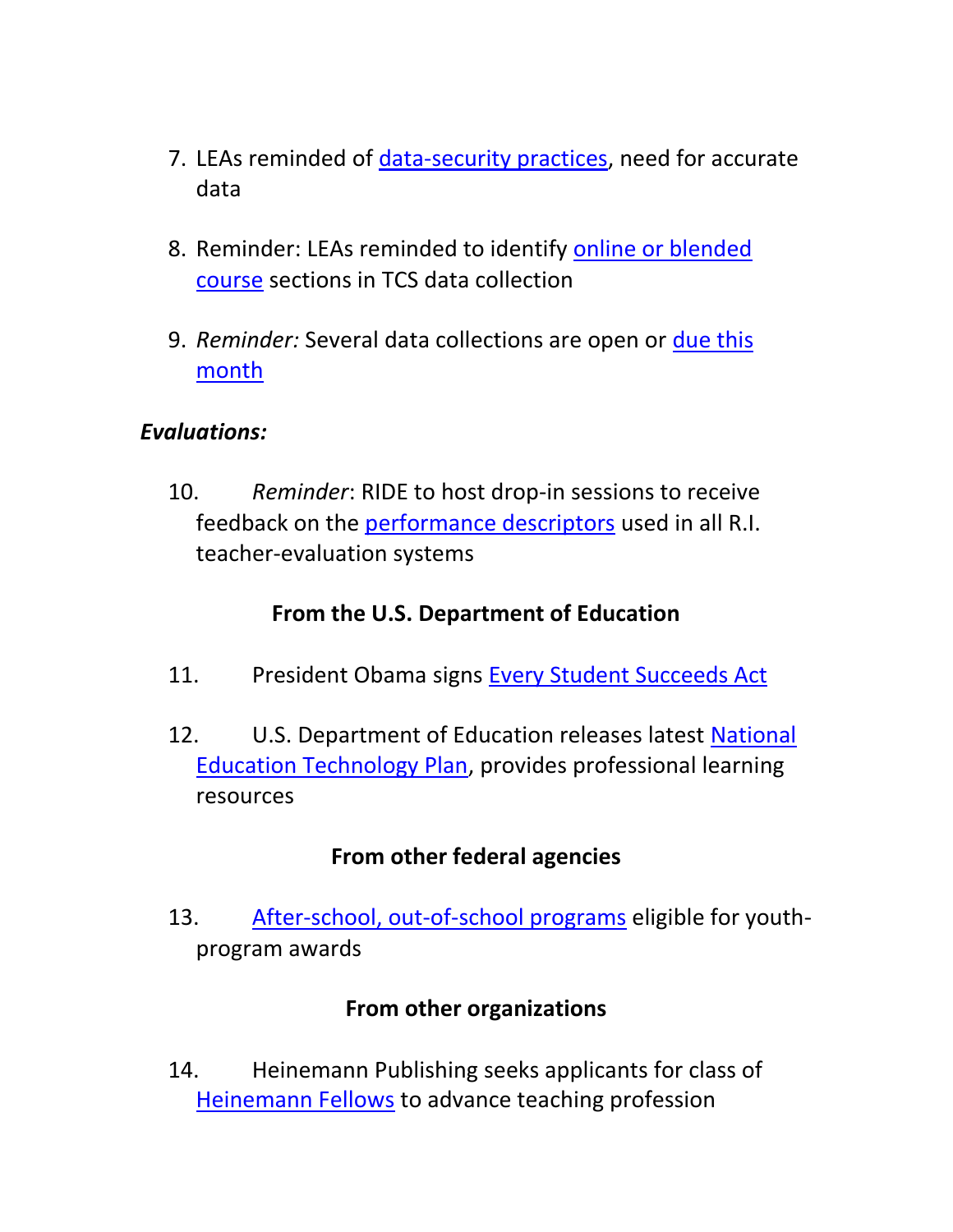- 15. [Winter Standards Institute](#page-14-1) to be held in Boston in February
- 16. R.I. high-school students invited to participate in [Clean](#page-14-2)  [Tech Competition](#page-14-2)

#### **Action Item Calendar**

December 18: Student [exit data](http://ride.ri.gov/Portals/0/Uploads/Documents/112015-FM.pdf) calculation due

#### **Notes from Commissioner Wagner**

### <span id="page-2-0"></span>**1. RIDE to review Every Student Succeeds Act to determine effect on Rhode Island**

<span id="page-2-1"></span>Yesterday President Obama signed into law the Every Student Succeeds Act, which significantly revises the No Child Left Behind Act that has guided much of our work over the past 14 years. [Below,](#page-10-0) we have posted a message from the U.S. Department of Education that contains links to many resources explaining various aspects of this new law. Over the coming weeks and months, we will review the new law carefully to see how the law directly affects us in Rhode Island.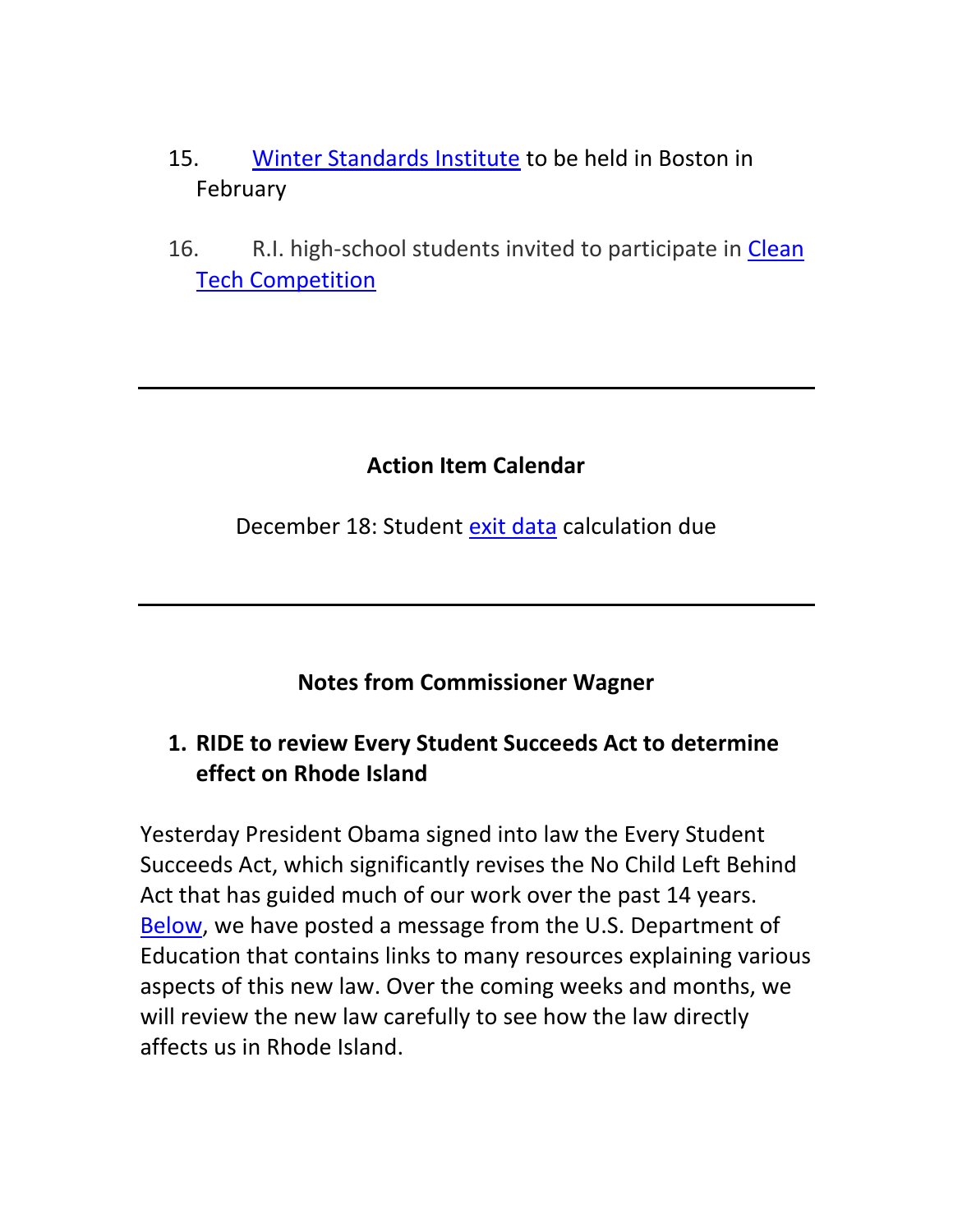## **2. Council approves changes to allow for longer delayed school openings in inclement weather**

On Wednesday, the Council on Elementary and Secondary Education approved revisions to the Regulations Governing the School Calendar and the Length of the School Day. The main change in these revised regulations concerns "inclement weather." The revised regulations state that "schools shall remain open and provide at least three hours of instructional time in order to be considered a school day." Under the previous version of the regulations, you could delay the opening of school in inclement weather by only up to one hour; the revised regulations set no limit on the delayed opening as long as students receive at least three hours of instructional time. A copy of the new regulations is posted here:

# [http://sos.ri.gov/documents/archives/regdocs/released/pdf](http://sos.ri.gov/documents/archives/regdocs/released/pdf/DESE/8221.pdf) [/DESE/8221.pdf](http://sos.ri.gov/documents/archives/regdocs/released/pdf/DESE/8221.pdf)

# <span id="page-3-0"></span>**3.** *Repeating from 12-7-15 Field Memo Alert:*  **Superintendents, heads of schools invited to conversation on a new vision for high schools**

We would like to invite you to join us for a conversation about a new vision for the high-school experience in Rhode Island. As you know, the Board of Education has approved an innovative and collaborative [Strategic Plan](http://ride.ri.gov/Portals/0/Uploads/Documents/Board-of-Education/Strategic-Plan/RIStrategicPlanForPK20Education.pdf) for Public Education: 2015-2020. In the spirit of putting the values and tenets of this strategic plan into action, we have begun to envision how our secondary-school regulations and our diploma system can align with our vision for student success.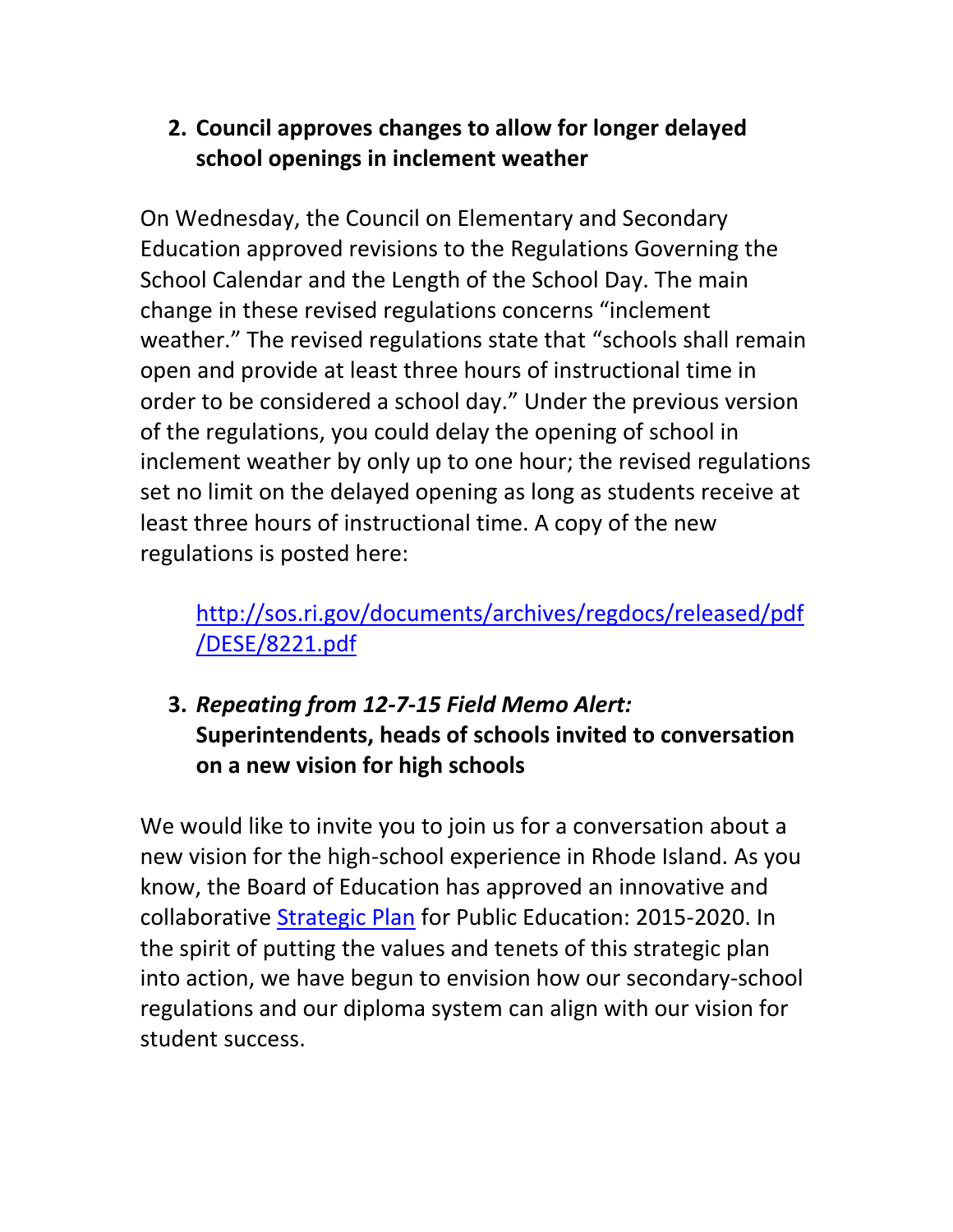Because, as the head of an LEA, you are an important stakeholder in our on-going work and in the lives of our students, we want to gather your input on our secondary-school regulations and how we can best use the high-school years to prepare all students for success in college and careers. We invite you to be among the first to weigh in on re-imagining our high schools. This conversation will include an overview and discussion of our shared vision, targeted questions to help you share your unique perspective, and a general discussion on how we can move our ideas forward together. Please join us on **Wednesday** (December 16) from 9 to 11 a.m., here at RIDE (Room 501). Please confirm your attendance [here.](https://docs.google.com/forms/d/1Z7BqYgSPPAICMyaSjtZTIkBiBgRQbp5h_t0R7qGB4OI/viewform?usp=send_form)

We look forward to engaging in this conversation with you.

### **From RIDE**

#### *Legal:*

### <span id="page-4-0"></span>**4. Town found responsible for educational component of outof-state residential treatment costs**

Under R.I.G.L. 16-64- 1.2 (c), the Town of Portsmouth was responsible for payment of its per-pupil special-education cost to support Student Doe's educational costs while she was placed at a residential treatment facility in Massachusetts. Student Doe was in DCYF custody and the R.I. Family Court ordered her placed at the Latham Center for treatment purposes. Her father's last known address, prior to moving from Rhode Island to Massachusetts, was the Town of Portsmouth. Portsmouth's financial responsibility terminated when Student Doe received a regular high-school diploma.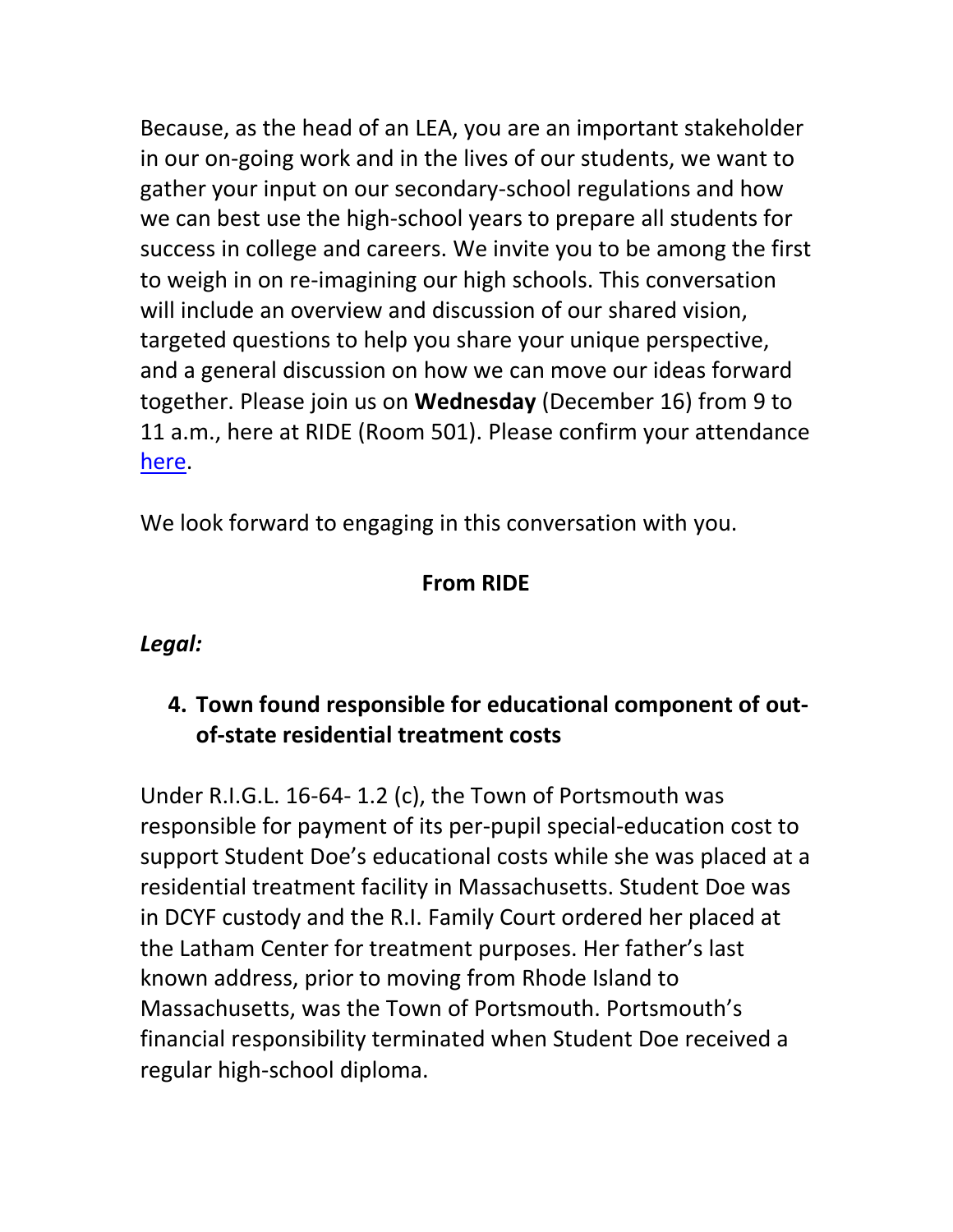[http://www2.ride.ri.gov/applications/RideDirectory/DOCS/2](http://www2.ride.ri.gov/applications/RideDirectory/DOCS/2015/016-15_DCYF_v._Portsmouth_S.D._Residency_of_C.N.pdf) [015/016-](http://www2.ride.ri.gov/applications/RideDirectory/DOCS/2015/016-15_DCYF_v._Portsmouth_S.D._Residency_of_C.N.pdf) 15 DCYF v. Portsmouth S.D. Residency of C.N.pdf

# *Accountability:*

## <span id="page-5-0"></span>**5. School accountability data webinar, PowerPoint uploaded to District Exchange**

We are sorry if you were unable on short notice to join the School Accountability Data File Review webinar presentation that we held on Tuesday. We have uploaded to the Public Library of the District Exchange the webinar and the PowerPoint presentation. We have placed these in a new file: School Accountability 2015.

### *Assessments:*

### <span id="page-5-1"></span>**6. LEAs asked to prepare for assessments for English Learners; webinar scheduled for Wednesday (December 16)**

As we move toward our January 11 through February 19 test window for ACCESS 2.0**,** please make sure that test coordinators, test administrators, and technology coordinators in your LEA have ample time to complete the training required for test administration. Checklists by roles can be found at [https://www.wida.us/assessment/access20-prep.aspx,](https://www.wida.us/assessment/access20-prep.aspx) and a WIDA representative has estimated that completing the materials and modules in each checklist will take approximately 4 to 8 hours.

All items on each checklist will need to be completed before training certificates are updated to reflect your readiness for testing. District Test Coordinators have the ability to view which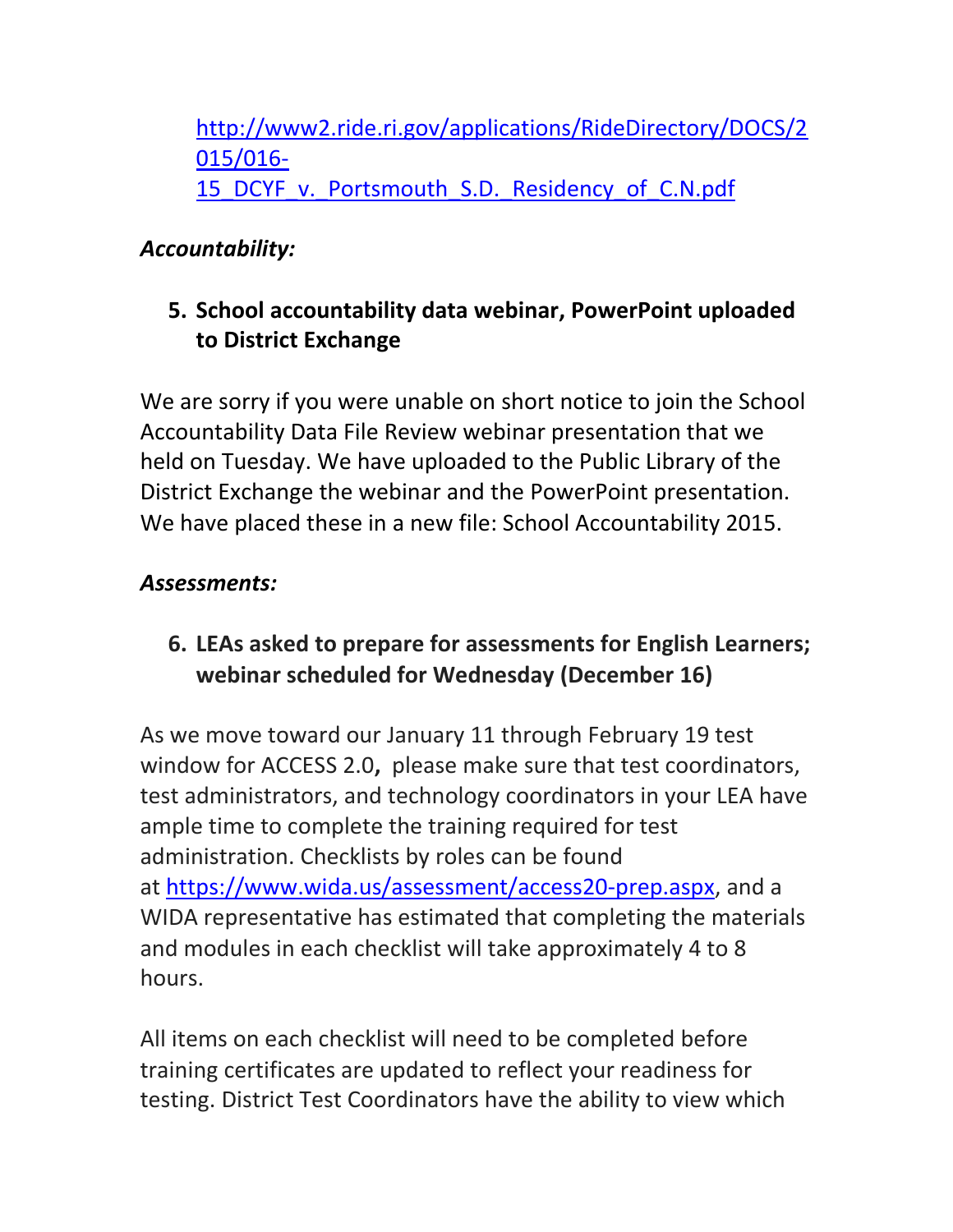items have been checked off on test-administrator and technology-coordinator checklists; *please work with your District Test Coordinators to ensure that time is provided for the training.*

Beginning Tuesday, (December 15), English Learner (EL) Coordinators will be able to enter accommodations for ELs with Disabilities in the WIDA AMS online. The WIDA ACCESS Accommodations Descriptions

[\(https://www.wida.us/assessment/WIDA\\_AccessAccDescriptions.](https://www.wida.us/assessment/WIDA_AccessAccDescriptions.pdf) [pdf\)](https://www.wida.us/assessment/WIDA_AccessAccDescriptions.pdf) and Guidelines

[\(https://www.wida.us/assessment/WIDA\\_AccessAccGuidelines.pd](https://www.wida.us/assessment/WIDA_AccessAccGuidelines.pdf) [f\)](https://www.wida.us/assessment/WIDA_AccessAccGuidelines.pdf) will support the efforts of EL Coordinators to document needed accommodations for ELs with IEPs or ELs with 504 plans. All accommodations will need to be entered before the student's date of testing. Batch-upload file specs are available in the WIDA AMS.

To date, we have offered two professional-development workshops to support ACCESS 2.0 preparation (on November 23 and December 4), and we shared a [Google doc with questions and](https://docs.google.com/document/d/1AOenXTUbUonaVSFJ6pBw2RdREwwbpq5o-ghD9uyjTIM/edit?usp=sharing)  [answers raised at the workshops.](https://docs.google.com/document/d/1AOenXTUbUonaVSFJ6pBw2RdREwwbpq5o-ghD9uyjTIM/edit?usp=sharing) Monthly [Q&A Webinars](https://wida.webex.com/wida/onstage/g.php?MTID=ed7d5246fc55cad974ab8826cf37152cd) to get answers on any remaining questions also occur on the first Wednesday of each month at 2 p.m. (a link to join will become active on the day of each webinar), and a [RI specific webinar](https://attendee.gotowebinar.com/register/4816873950967466753) will be held on **Wednesday** (December 16) at 10 a.m. Additionally, English Language Learner (ELL) Directors were introduced to test preparation materials at our September ELL Director Retreat. For questions regarding ACCESS 2.0 preparation, please contact ELL Coordinator Jillian Belanger, at [Jillian.Belanger@ride.ri.gov.](mailto:Jillian.Belanger@ride.ri.gov)

#### *Data Collection:*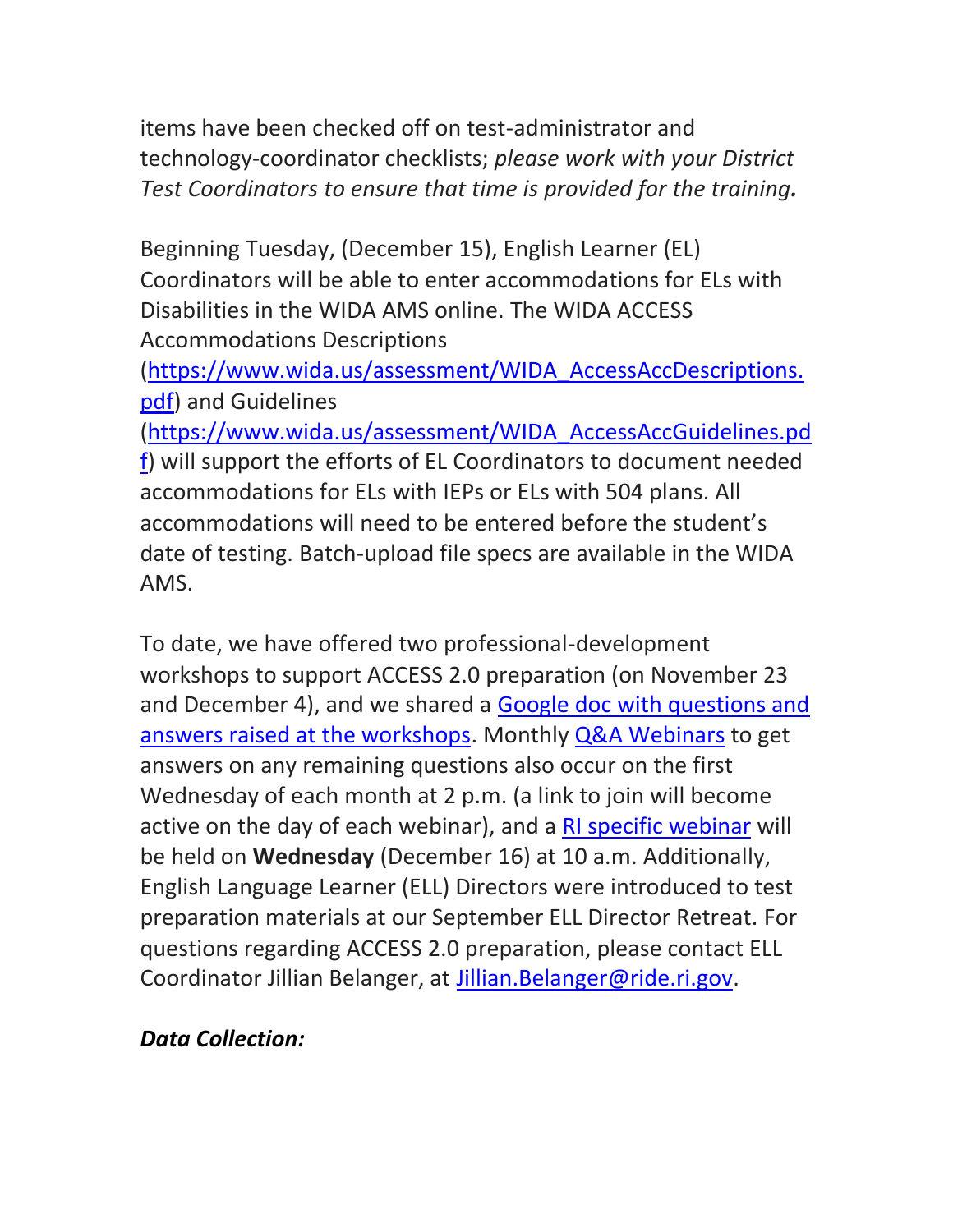## <span id="page-7-0"></span>**7. LEAs reminded of data-security practices, need for accurate data**

The timelines and quality of data are critical components of data submissions. We ask that all LEAs take the time to review the accuracy all data before you submit data to RIDE. It is also important to submit data in a timely manner. Both of these components are crucial in having an accurate representation of each LEA for supporting technology systems and mandated reporting.

We would also like to remind LEAs of an important data-security practice. One of the most common lapses in data security that we see is with student-identifiable information. When sending data electronically, please do not include the student's name, SASID, or date of birth in that communication unless it is encrypted. This also includes attachments, screen shots, and images that contain student information.

# <span id="page-7-1"></span>**8. Reminder: LEAs reminded to identify online or blended course sections in TCS data collection**

Upon reviewing the course and section data in the Teacher-Course-Student data collection, we note that some LEAs are not coding their online and hybrid courses properly – in particular regarding those sections of a course that are in a non-classroom setting. LEAs are undertaking wonderful blended-learning initiatives; however, if those sections of a course are not coded as an online or hybrid course, they will not be reported as such. The section file of the Teacher-Course-Student (TCS) collections has a field that identifies the setting in which the student is receiving instruction. This field should be updated to identify those sections that are online or hybrid sections of a course. The proper codes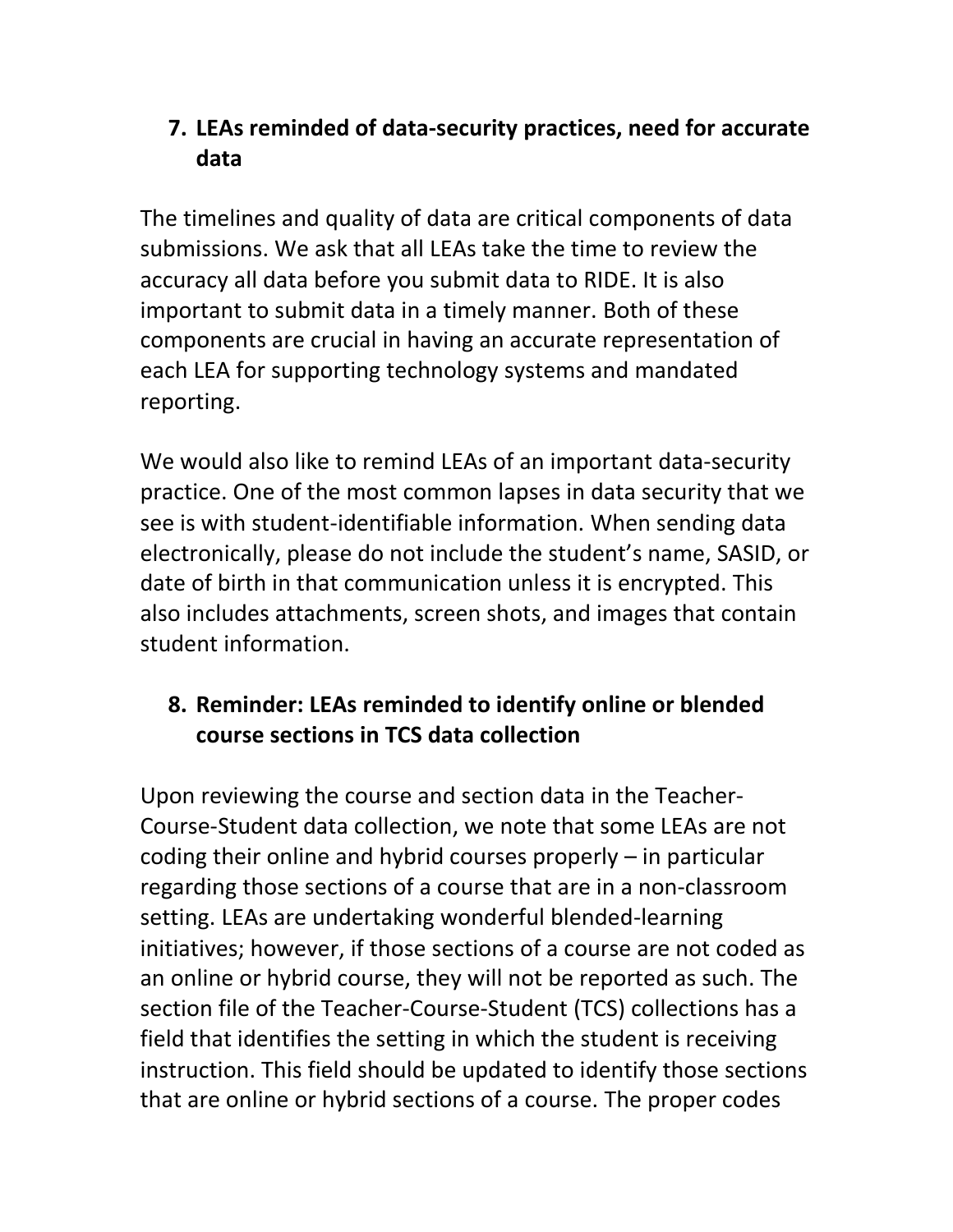can be found in the [data collection specification](http://www.ride.ri.gov/Portals/0/Uploads/Documents/ODAR/TeacherCourseStudentData.pdf) or the [data](https://www.eride.ri.gov/eRide40/DataDictionary/DisplayCodeSets.aspx?CodeTable=SECTIONSETTINGID)  [dictionary.](https://www.eride.ri.gov/eRide40/DataDictionary/DisplayCodeSets.aspx?CodeTable=SECTIONSETTINGID) The [Virtual Learning Reporting Technical Assistance](http://www.ride.ri.gov/Portals/0/Uploads/Documents/Students-and-Families-Great-Schools/Educational-Programming/Virtual-Learning/Virtual-Learning-Reporting-Technical-Assistance.pdf)  [document](http://www.ride.ri.gov/Portals/0/Uploads/Documents/Students-and-Families-Great-Schools/Educational-Programming/Virtual-Learning/Virtual-Learning-Reporting-Technical-Assistance.pdf) on the Virtual Learning: Innovative Leadership [Tools](http://www.ride.ri.gov/StudentsFamilies/EducationPrograms/VirtualLearning/InnovativeLeadership.aspx#33501194-virtual--digital-learning-guidance)  [and Supports page](http://www.ride.ri.gov/StudentsFamilies/EducationPrograms/VirtualLearning/InnovativeLeadership.aspx#33501194-virtual--digital-learning-guidance) can assist with clarifying these data elements.

If you have any questions about coding the section setting, please submit a help desk ticket, at: [https://support.ride.ri.gov.](https://support.ride.ri.gov/)

# <span id="page-8-0"></span>**9.** *Reminder:* **Several data collections are open or due this month**

The following are the data-collection deadlines for December:

December 18: [Review Student Exit Data for Calculation of](https://www.eride.ri.gov/eRide40/DataDictionary/ViewDetails.aspx?ID=302)  [Cohort Graduation Rates -](https://www.eride.ri.gov/eRide40/DataDictionary/ViewDetails.aspx?ID=302) Due

Information about upcoming data collections can be found on the [data collection calendar.](https://www.eride.ri.gov/eRide40/DataDictionary/Calendar.aspx) Weekly collection [webinars](https://attendee.gotowebinar.com/register/1244693710129866241) provide details regarding upcoming collections, along with a question-andanswer period.

### *Evaluations:*

### <span id="page-8-1"></span>10. *Reminder***: RIDE to host drop-in sessions to receive feedback on the performance descriptors used in all R.I. teacher-evaluation systems**

All Rhode Island public schools have implemented approved evaluation systems over the past 4 years. We've all learned a lot, and the time is right to take a step back and work together across the five approved models to develop a shared understanding of teaching performance regardless of the specific model being implemented . During the current school year, RIDE will work with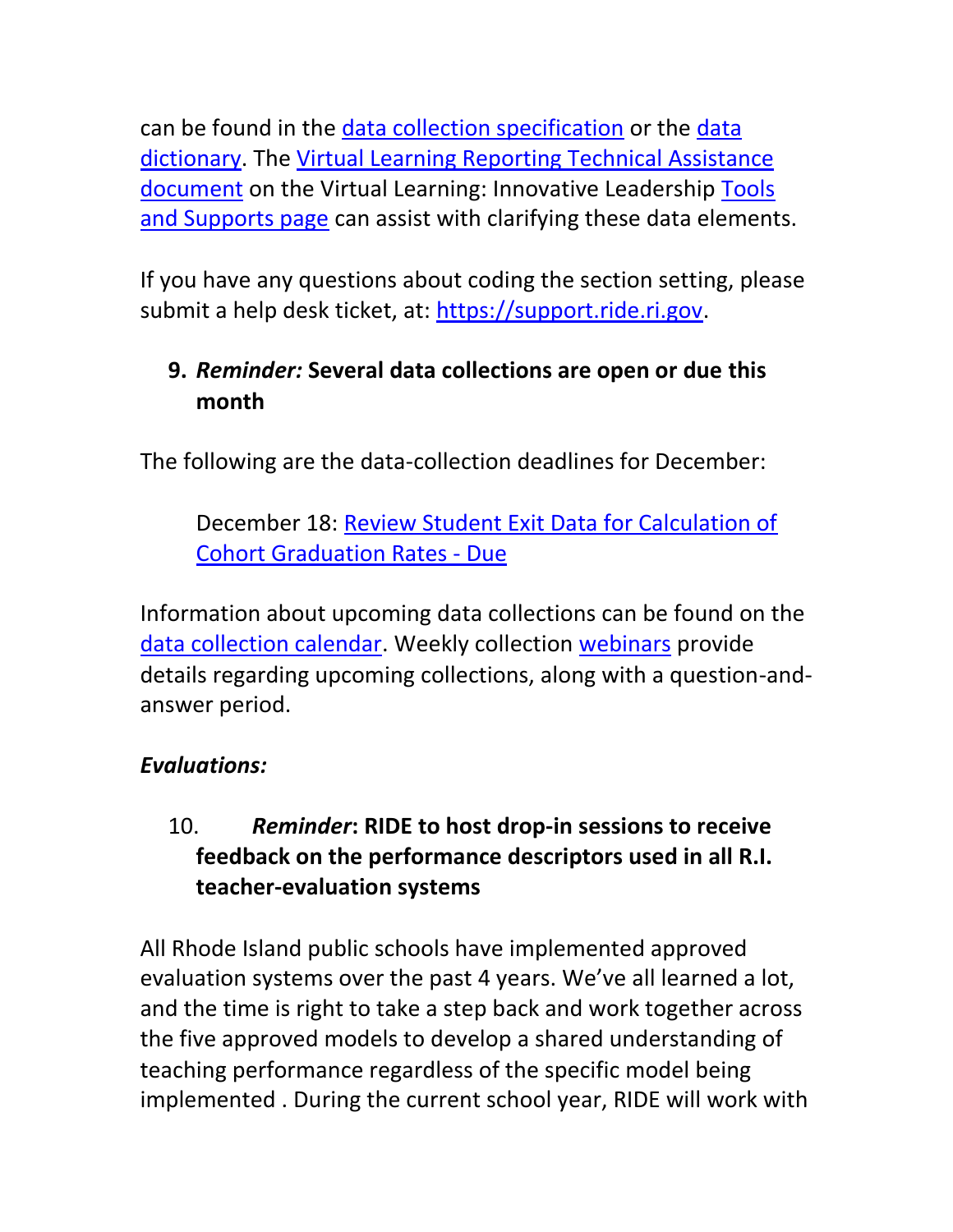leaders from LEAs using all models toward generating a shared understanding of teaching performance at different levels . The first step is the revision of the current [performance level](http://www.ride.ri.gov/Portals/0/Uploads/Documents/Teachers-and-Administrators-Excellent-Educators/Educator-Evaluation/Guidebooks-Forms/Teacher_Guidebook_2015-16.pdf#page=11)  [descriptors.](http://www.ride.ri.gov/Portals/0/Uploads/Documents/Teachers-and-Administrators-Excellent-Educators/Educator-Evaluation/Guidebooks-Forms/Teacher_Guidebook_2015-16.pdf#page=11) Performance Level Descriptors, or PLDs, are modelneutral, general descriptions of performance intended to promote a common understanding and agreement among Rhode Island educators. All teachers, school administrators, and district administrators are invited to drop-in sessions *(regardless of model in use)* to provide feedback and suggest revisions on what Highly Effective, Effective, Developing, and Ineffective teaching practice looks like. The sessions will take place on:

 **Tuesday** (December 15), from 4 - 6 p.m., at Lincoln Middle School, 152 Jenckes Hill Rd. Register at:

[http://www.eventbrite.com/e/performance-level](http://www.eventbrite.com/e/performance-level-descriptor-pld-open-feedback-session-1-tickets-19827973001?aff=utm_source%3Deb_email%26utm_medium%3Demail%26utm_campaign%3Dnew_event_email&utm_term=eventurl_text)[descriptor-pld-open-feedback-session-1-tickets-](http://www.eventbrite.com/e/performance-level-descriptor-pld-open-feedback-session-1-tickets-19827973001?aff=utm_source%3Deb_email%26utm_medium%3Demail%26utm_campaign%3Dnew_event_email&utm_term=eventurl_text)[19827973001](http://www.eventbrite.com/e/performance-level-descriptor-pld-open-feedback-session-1-tickets-19827973001?aff=utm_source%3Deb_email%26utm_medium%3Demail%26utm_campaign%3Dnew_event_email&utm_term=eventurl_text)

 Wednesday, **January 6**, from 4 - 6 p.m., at the West Bay Collaborative, 144 Bignall St., Warwick Register at:

[http://www.eventbrite.com/e/performance-level](http://www.eventbrite.com/e/performance-level-descriptor-pld-open-feedback-session-2-tickets-19828491552?aff=utm_source%3Deb_email%26utm_medium%3Demail%26utm_campaign%3Dnew_event_email&utm_term=eventurl_text)[descriptor-pld-open-feedback-session-2-tickets-](http://www.eventbrite.com/e/performance-level-descriptor-pld-open-feedback-session-2-tickets-19828491552?aff=utm_source%3Deb_email%26utm_medium%3Demail%26utm_campaign%3Dnew_event_email&utm_term=eventurl_text)[19828491552](http://www.eventbrite.com/e/performance-level-descriptor-pld-open-feedback-session-2-tickets-19828491552?aff=utm_source%3Deb_email%26utm_medium%3Demail%26utm_campaign%3Dnew_event_email&utm_term=eventurl_text)

Feedback at the sessions will be used to inform revisions to the performance-level descriptors. The PLD revision process will not address changing model rubrics, SLOs, or current LEA processes. If you have any questions about these sessions, please do not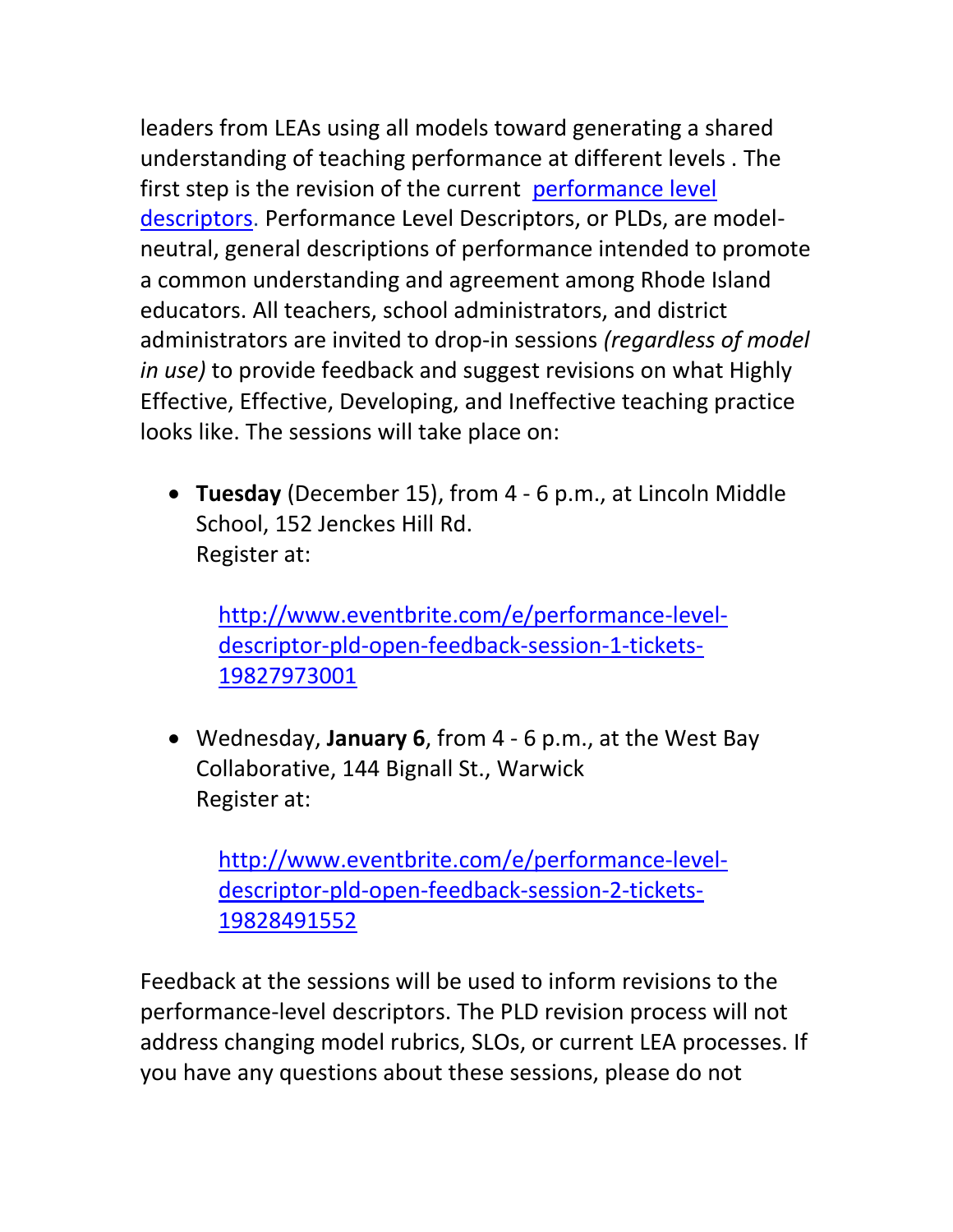hesitate to reach out to Carrie Appel, at [carrie.appel@ride.ri.gov,](mailto:carrie.appel@ride.ri.gov) or Lisa Foehr, at [lisa.foehr@ride.ri.gov.](mailto:lisa.foehr@ride.ri.gov)

# **From the U.S. Department of Education**

# <span id="page-10-0"></span>**11. President Obama signs Every Student Succeeds Act**

Yesterday (December 10), in a South Court ceremony, President Obama [signed into law](https://www.whitehouse.gov/photos-and-video/video/2015/12/10/president-obama-signs-every-student-succeeds-act) the *Every Student Succeeds Act* (ESSA), the reauthorization of the *Elementary and Secondary Education Act* (ESEA). The signing capped a remarkable week of Congressional activity, with the House (359-64) and Senate (85-12) overwhelmingly approving the bipartisan legislation to replace the *No Child Left Behind Act* (NCLB), the previous version of the ESEA that has been up for reauthorization since 2007.

The ESSA includes many of the key reforms the Administration has called on Congress to enact and encouraged states and school districts to adopt in exchange for waivers offering relief from more onerous provisions of NCLB. It helps ensure educational opportunity for all students by:

- holding all students to high academic standards that prepare them for success in college and careers;
- ensuring accountability by stipulating that when students fall behind, states redirect resources into what works to help them and their schools improve, with a particular focus on the very lowest-performing schools, high schools with high dropout rates, and schools with achievement gaps;
- empowering state and local decision-makers to develop their own strong systems for school improvement based upon evidence;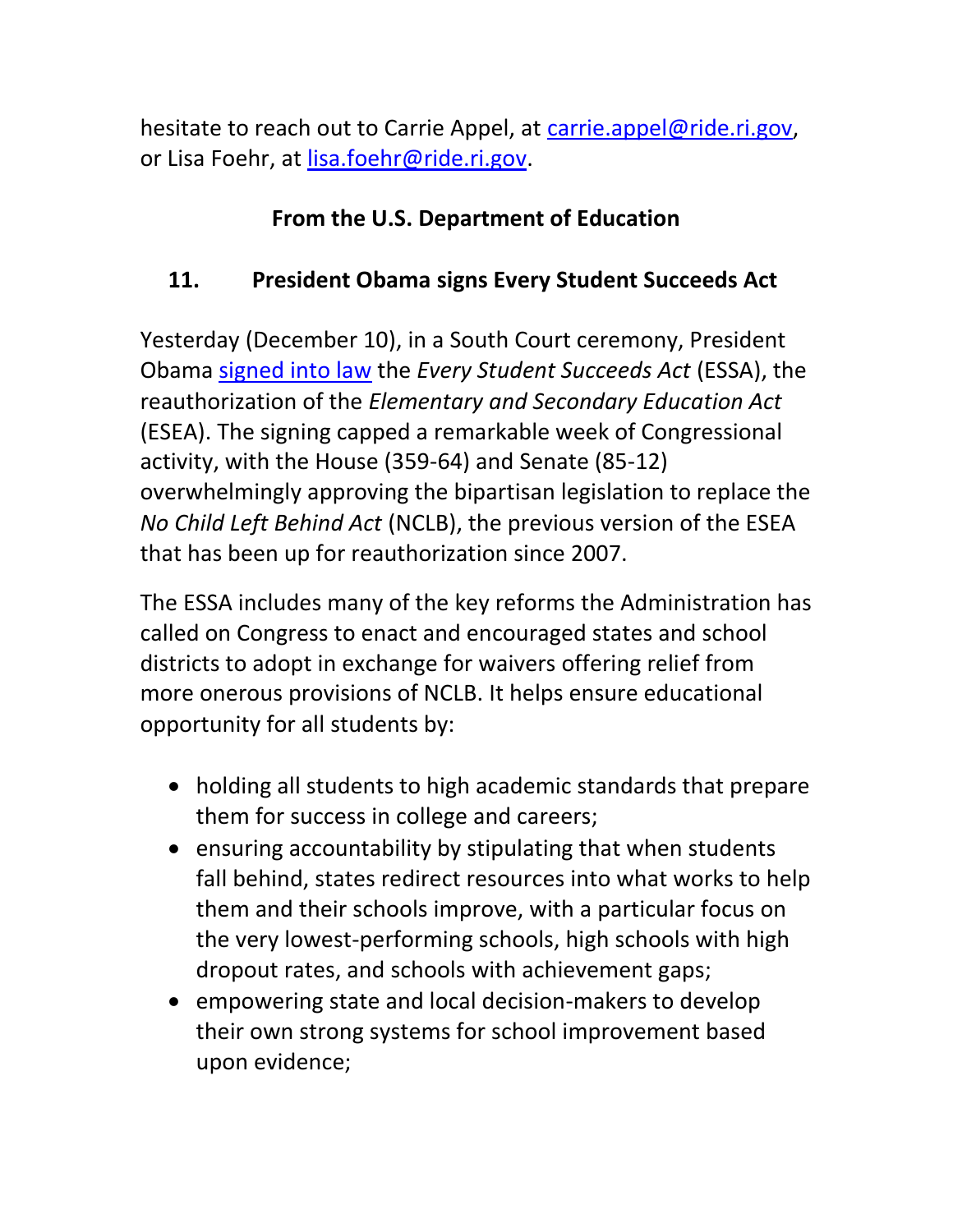- reducing the burden of testing on students and teachers, making sure that tests do not crowd out teaching and learning, without sacrificing clear, annual information parents and educators need to know their children are learning;
- providing more children access to high-quality preschool; and
- establishing new resources for proven strategies that will spur reform and drive opportunity and better outcomes for America's students.

In further recognition of the ESEA's legacy as a civil rights law – upholding critical protections for disadvantaged students – the ESSA holds schools to account for the progress of all students, prescribing meaningful reforms to remedy under-performance in those schools failing to serve all students; maintains dedicated resources and supports for students with disabilities, English Learners, Native American students, homeless children, neglected and delinquent children, and migrant and seasonal farmworker children; and keeps states and districts on task with the work they began this year to ensure all students have equitable access to excellent educators.

There is much to be figured out as the nation moves to implement the new law, but the White House and the U.S. Department of Education have released a number of materials to help educate the public about the ESSA, including:

- a [White House fact sheet](https://www.whitehouse.gov/the-press-office/2015/12/03/fact-sheet-congress-acts-fix-no-child-left-behind) on ESSA;
- a [White House report](https://www.whitehouse.gov/sites/whitehouse.gov/files/documents/ESSA_Progress_Report.pdf) on progress made in elementary and secondary education and how ESSA will cement that progress;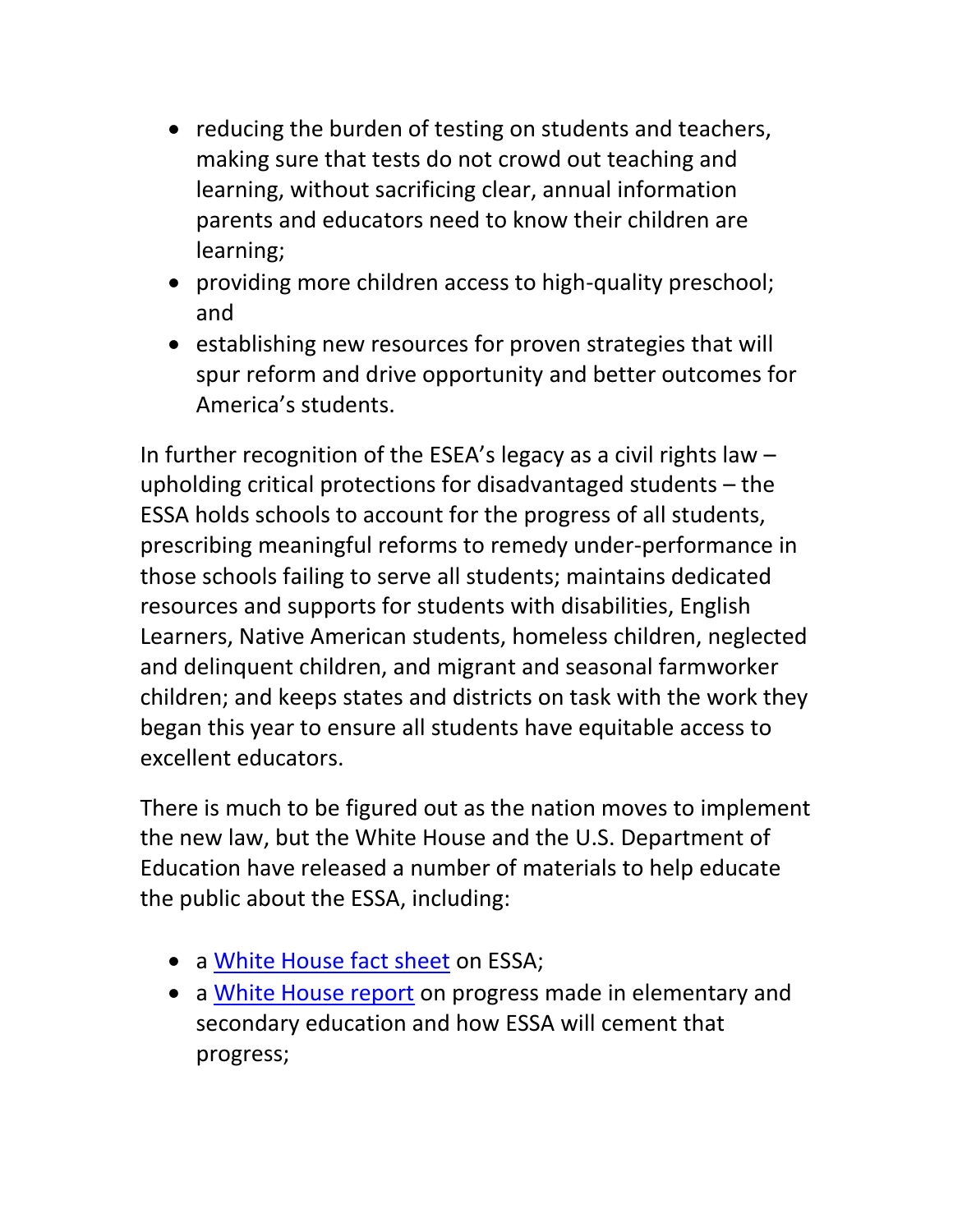- Secretary Duncan's blog post, "Finally a Fix to No Child Left [Behind](https://www.whitehouse.gov/blog/2015/12/03/secretary-arne-duncan-finally-fix-to-no-child-left-behind)";
- Director of the White House Domestic Policy Council Cecilia Munoz's blog post "[What You Need to Know About the Fix](https://www.whitehouse.gov/blog/2015/12/07/qa-what-you-need-know-about-fix-no-child-left-behind)  [to No Child Left Behind](https://www.whitehouse.gov/blog/2015/12/07/qa-what-you-need-know-about-fix-no-child-left-behind)" (with a side-by-side comparison of NCLB, ESEA flexibility, and ESSA);
- [excerpts](http://www.ed.gov/news/press-releases/excerpts-education-secretary-arne-duncan%E2%80%99s-prepared-remarks-learning-forward-conference-today-dec-8) from the Secretary Duncan's prepared remarks at the Learning Forward conference; and
- a Dear Colleague letter from both Secretary Duncan and incoming Acting Secretary King on ESSA.

Many of these materials are posted on the Department's [ESEA](http://www.ed.gov/ESEA)  [web page,](http://www.ed.gov/ESEA) and additional materials will be posted as they become available. In the meantime, questions may be directed to [ESSA.questions@ed.gov.](mailto:ESSA.questions@ed.gov)

# <span id="page-12-0"></span>**12. U.S. Department of Education releases latest National Education Technology Plan, provide professional learning resources**

Yesterday (December 10), the U.S. Department of Education released the latest [National Education Technology Plan](http://tech.ed.gov/netp/) and announced new commitments to support personalized professional learning for district leaders working to improve teaching and student achievement through the effective use of technology. Updated every five years, the plan is the flagship educational-technology policy document for the country. The latest plan outlines a vision of equity, active use, and collaborative leadership to make everywhere, all-the-time learning possible. While acknowledging the continuing need to provide greater equity of access to technology itself, the plan goes further to call upon all involved in American education to ensure equity of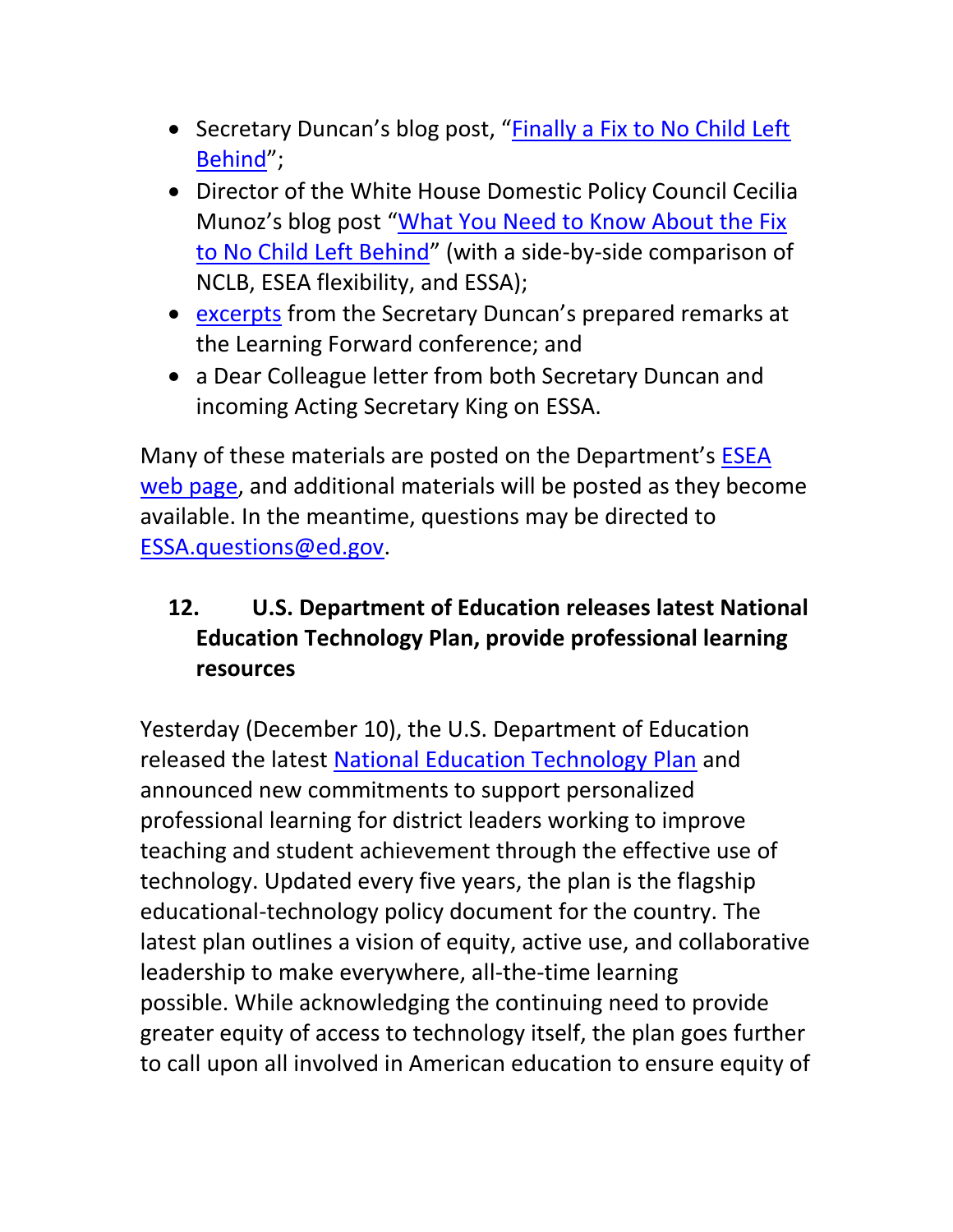access to transformational learning experiences enabled by technology.

In addition, the U.S. Department of Education celebrated the oneyear anniversary of the [Future Ready initiative](http://tech.ed.gov/futureready/) with the announcement of new commitments, including the launch of 17 statewide Future Ready initiatives. Since the launch of Future Ready in 2014, more than 2,000 superintendents have signed the [pledge](http://tech.ed.gov/futurereadypledge/) and committed to foster and lead a culture of digital learning in their district and to share what they have learned with other districts.

The U.S. Department of Education Office of Educational Technology unveiled a set of [professional learning resources](http://tech.ed.gov/leaders) to help superintendents and their teams effectively lead the transition to digital learning. These resources include personalizable video playlists for district leaders that highlight exemplary, peer-based stories and practices from districts across the nation.

# **From other federal agencies**

# <span id="page-13-0"></span>**13. After-school, out-of-school programs eligible for youth-program awards**

The President's Committee on the Arts and the Humanities, in partnership with other federal agencies, is seeking applications from after-school and out-of-school programs for the 2016 [National Arts and Humanities Youth](http://www.nahyp.org/) Program Awards. Twelve applicants will receive \$10,000. The deadline for applications is **February 2**.

### **From other organizations**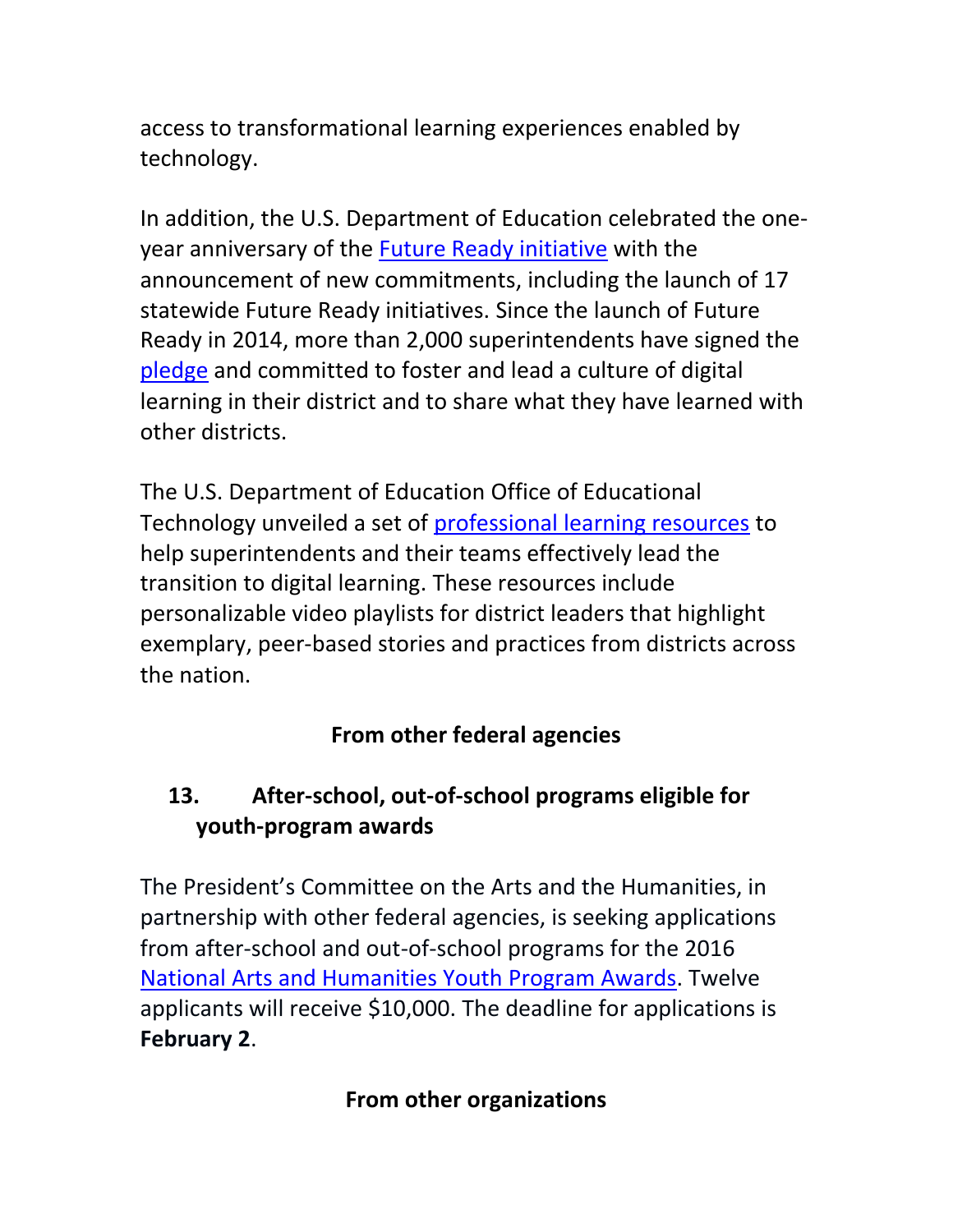# <span id="page-14-0"></span>**14. Heinemann Publishing seeks applicants for class of Heinemann Fellows to advance teaching profession**

Heinemann Publishing is seeking applicants to become part of its newest class of Heinemann Fellows, a small group of educators who exhibit exceptional promise for concentrated, enhanced pedagogy. This talented fellowship of individuals will pursue the shared goal of advancing the teaching profession. Any K-12 teacher or administrator is eligible, regardless of amount of experience or position held. Learn more at:

<http://www.heinemann.com/fellows/application/>

# <span id="page-14-1"></span>**15. Winter Standards Institute to be held in Boston in February**

The Standards Institute will hold its Winter Standards Institute from February 17 through 20, in Boston. The institute is an opportunity for a community of practitioners to think deeply about their work, get smarter about research and materials, and confront the challenges of meeting high standards with all students. Registration will open soon and will be accessible through the Institute website: [standardsinstitutes.org.](http://standardsinstitutes.org/)

# <span id="page-14-2"></span>**16. R.I. high-school students invited to participate in Clean Tech Competition**

The Clean Tech Competition is an international research-anddesign challenge for 15-to-18 year-old pre-university students. This is a prestigious educational opportunity for students across the world that challenges students to be innovative while